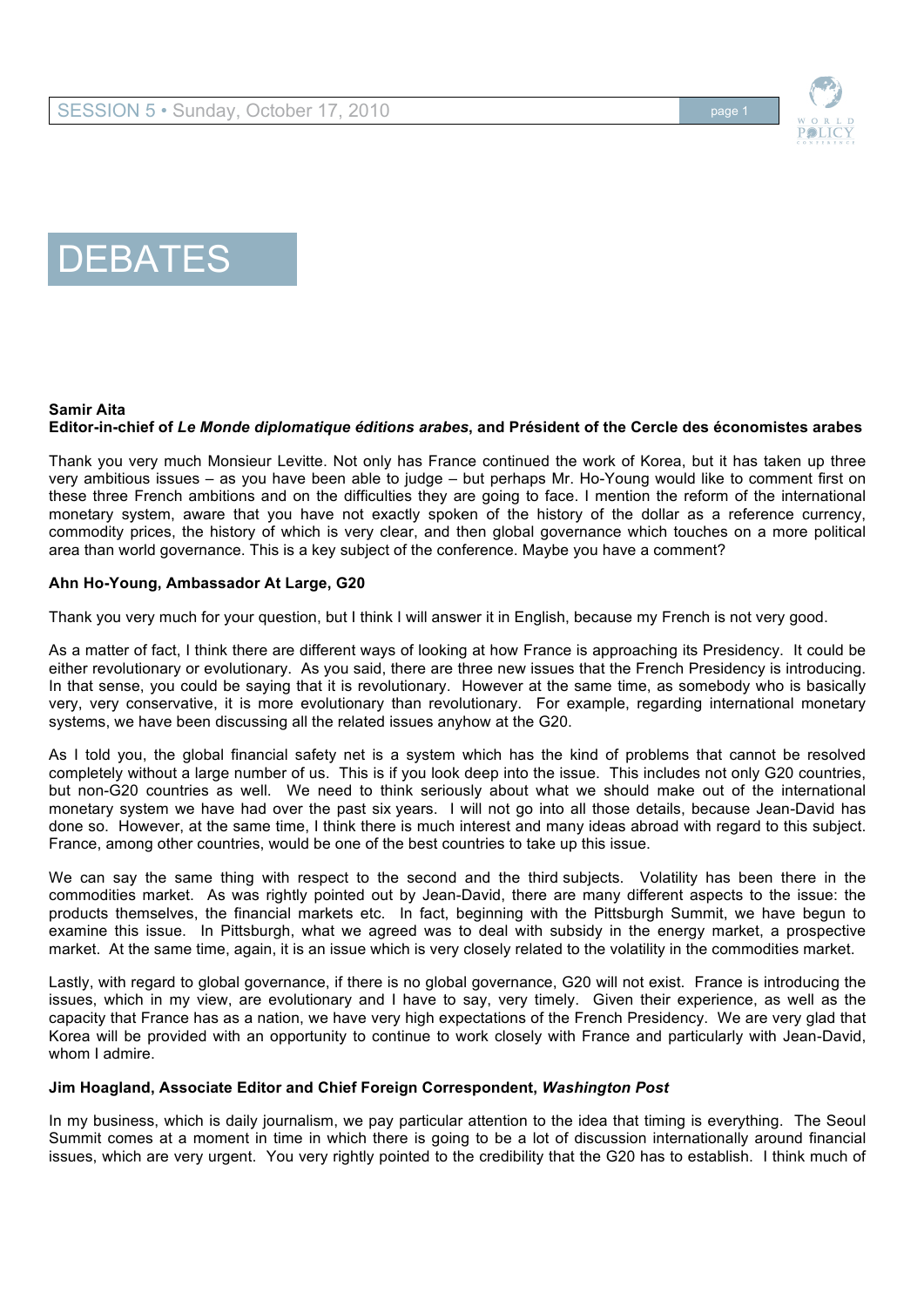

the world, particularly many of my colleagues who will be in Seoul, will be looking at a particular question. How is the G20 going to address the problems we face today?

These are of hot money pouring into developing countries and a flood of US dollars on the market, as a result of the expectation of quantitative easing by the Federal Reserve. I wonder how you will come out of the Summit able to say, 'We have maintained our credibility on the financial instruments of the day.' I wonder if you could talk about the concept of what you will do to restore or establish international credibility for the G20 on these issues.

## **Ahn Ho-Young, Ambassador At Large, G20**

Thank you for the question. A large number of Korean citizens are asking me, 'What are you going to make out of Korea's hosting of the G20 Summit?' As a matter of fact, some of them are fluent enough to ask me, 'What, in valid terms, would be the benefit of hosting the G20 Summit in Korea?' My answer to them is this. Before we think about the tangible benefit in valid terms of the G20, let us try to ask ourselves this question. What was the economic cost of the financial crisis we had in September 2008. If there is one thing which the G20 process has meant so far, it has been to restore stability in international financial markets, as well as the international economy in general.

Look at some of the issues G20 has been dealing with recently, for example, macro-economic coordination and the reform of financial regulation. There is also reform of international financial institutions. Put them all together. Yesterday, Mr. Ban Ki-Moon said, 'Let us connect all the dots.' On paper, we have all these dots, of macro-economic coordination, reform of financial regulation and reform of financial institutions. If we connect all those dots, at the end of the day, the outcome will be more stability in the international economy. That would be the best benefit that we have obtained through the G20 process so far. It is something that we will continue to try and achieve from the process and through the G20 Seoul Summit meeting as well.

At the same time, we expect to deal with more specific questions, as you just mentioned. This includes the hot money flying into the emerging markets and the flood of dollars into the market because of quantitative easing etc. The reality is, because of the difference in the interest rate, this money is finding its way into the emerging markets. One downside of quantitative easing would be flooding of the markets etc.

At the same time, we are talking about a policy mix, in the sense that there are a large number of problems that we should be addressing. In addressing those questions, from time to time, we will have to employ fiscal measures and from time to time we will have to employ monetary measures. Also, from time to time, we will have to introduce more measures in order to stabilise the financial markets etc.

All in all, let us think about two different scenarios, in which each country introduces its measures in order to address the problems they have, with its own mix of policies. This is one scenario. The second scenario is where we have G20 countries, representing 85% of the world's GDP, looking in the eyes of other officials. They can try to coordinate their fiscal policy and monetary policy, as well as their financial policy. Between these two scenarios, which one would you choose? That is the question I have for you. Which scenario would you choose? I think the answer would be obvious. Whatever we do in Seoul, if we can make a contribution in that direction, we will be very, very happy.

## **Jim Hoagland, Associate Editor and Chief Foreign Correspondent,** *Washington Post*

I wanted to ask Jean-David to outline the French concept of how to deal with these problems.

## **Jean-David Levitte, Diplomatic Advisor and Sherpa to President Nicolas Sarkozy**

I believe that the most useful decision for the long term taken by the G20 was the creation of what is called the framework for sustainable growth*.* Why is it the most useful over the long term? Because we decided at twenty to put on the table the growth forecasts for each of our countries for the next few years. And then we asked the Monetary Fund to help us to see if, based on its scenarios, these forecasts were consistent and if, put together, they can enable us to have the highest growth that the world really needs.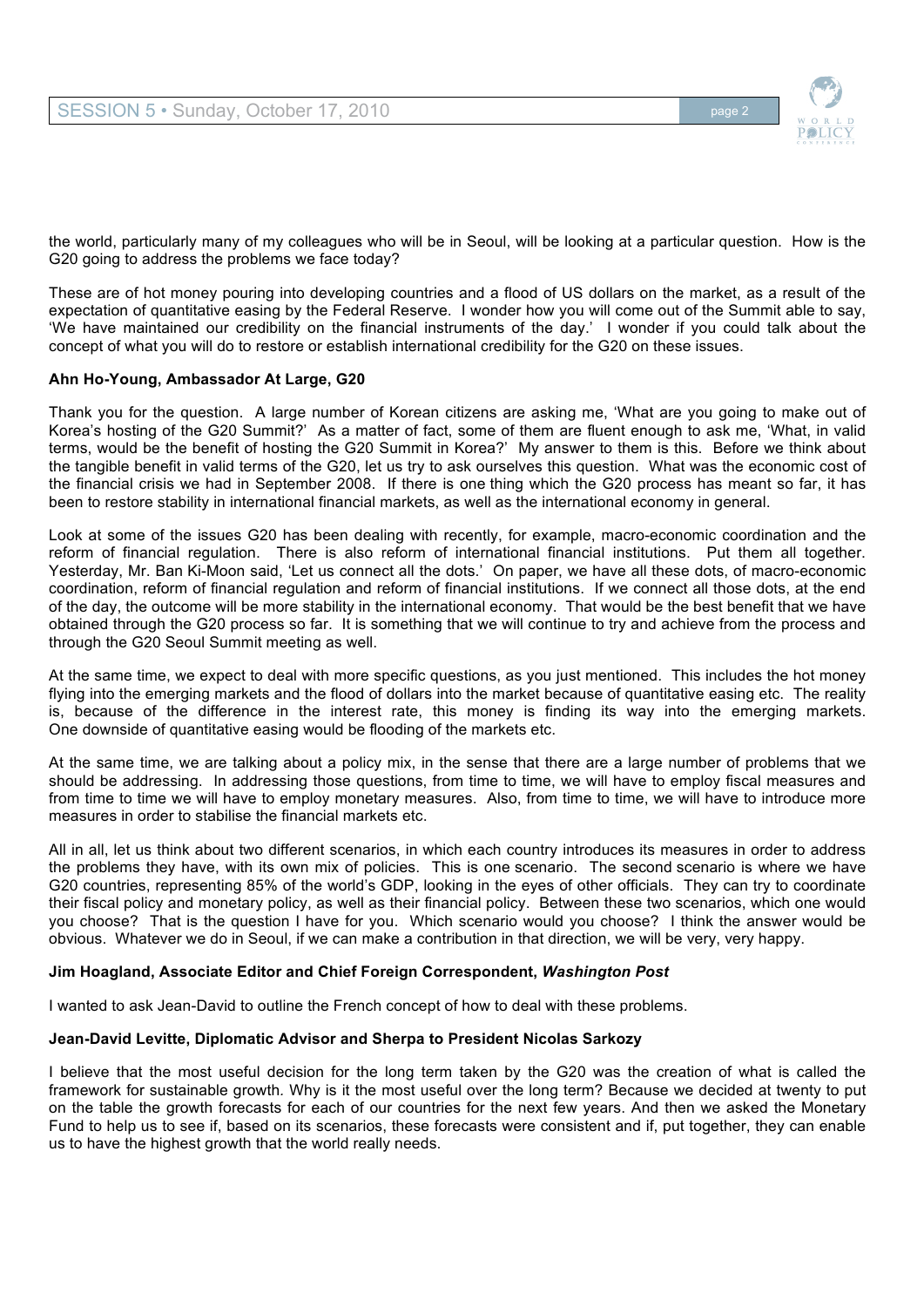

This process is absolutely tremendous, in my opinion, because it offers countries that are not used to doing so, the opportunity, for the first time, to consult each other on what each does at home to check that, all together, they are not about to cause a new crisis, a new bubble.

The question that arises and which we have to answer is whether, in the future, this framework for sustainable growth should not tackle monetary questions. So far, the G7 of Ministers of Finance has been the place where seven countries got together to try to find formulas. This more or less worked in the seventies and eighties, but today it is clear that the multipolar world in which we live is emerging as a monetary multipolarity.

In 1945 and until the nineties, there was only the dollar. Now, the euro is gradually finding its place and then, of course, there is the yuan and the yen. So we need to be able to consult each other and we would be very happy if our partners thought that the G20 could be, after the G7, the new forum for talking about these subjects.

Within this framework there is a specific question, which is about exchange rate parities. This is an extraordinarily sensitive subject which is not spoken of in a hall with between 100 and 200 people, for fear of provoking a sharp fall or rise. More globally, as Ho-Young said, the monetary question is only one of the aspects of this convergence that we must organise in the management of our economies. That is why this broad approach, I believe, is really the lasting success of the G20.

## **Ahn Ho-Young, Ambassador At Large, G20**

I will be very brief. I was listening to Jean-David's views on the Framework, which reminded me of two episodes that I think I can share with you without too much damage to the G20 process. When we were preparing for the first G20 Summit in Washington DC, Korea prepared a five-point memorandum and submitted it to the American Presidency. The first point in that five-point memorandum was; let us strengthen macro-economic coordination among G20 countries. Then I was provided with a draft communiqué for the Washington Summit and at the Washington Summit, there was a reference to macro-economic coordination.

I came to the Sherpas' Meeting in Washington DC and I found that apart from Korea, nobody else supported this terminology of macro-economic coordination. This was because they said, 'In G20, we are sovereign states. We cannot really enter into macro-economic coordination. Maybe at the next one, we can agree to macro-economic cooperation.'

Nobody supported macro-economic coordination, but today, everybody takes it for granted that G20 is there in order to discuss macro-economic coordination. Yesterday, I was listening to Mr. Trichet, who was talking about how Basel III was so quickly agreed upon, compared to Basel I and Basel II. It is the same with respect to macro-economic coordination, in the sense that when Korea first proposed it, nobody supported the idea, but now, we have a very strong mechanism called the Pittsburgh Framework. We are achieving it through that; that is to say macro-economic coordination. That is the first point.

My second point relates to when we were preparing for the Pittsburgh Summit, under the US Presidency. The US Presidency came up with this idea of the Framework. This is what I told my American Sherpa, my colleague in the United States. I said, 'I am so appreciative of the initiative the United States is taking.' Why? It is because it will be under the strong leadership of the G20 member countries that this kind of initiative could be taken. It was possible under the US Presidency for exactly the same reason as we are looking forward to in the French Presidency. It is because of its experience and capacity.

## **Peter Jankowitsch, Secretary-General of the Franco-Austrian Center for European Economic Convergence**

Thank you very much. I ask a question from the point of view of a country typically *(inaudible)* G20, notably Austria and if you look at the history of the G8, the question that comes up is: is the G20 going to take the same path as the G8, that is to say, is it going to deal globally with practically all questions – not only economic questions, but also security matters, non-proliferation? This question is very important for smaller countries, because in a scenario such as this, one day, the G20 could perhaps replace – not formally, but in practice – the security advisors of the United Nations. At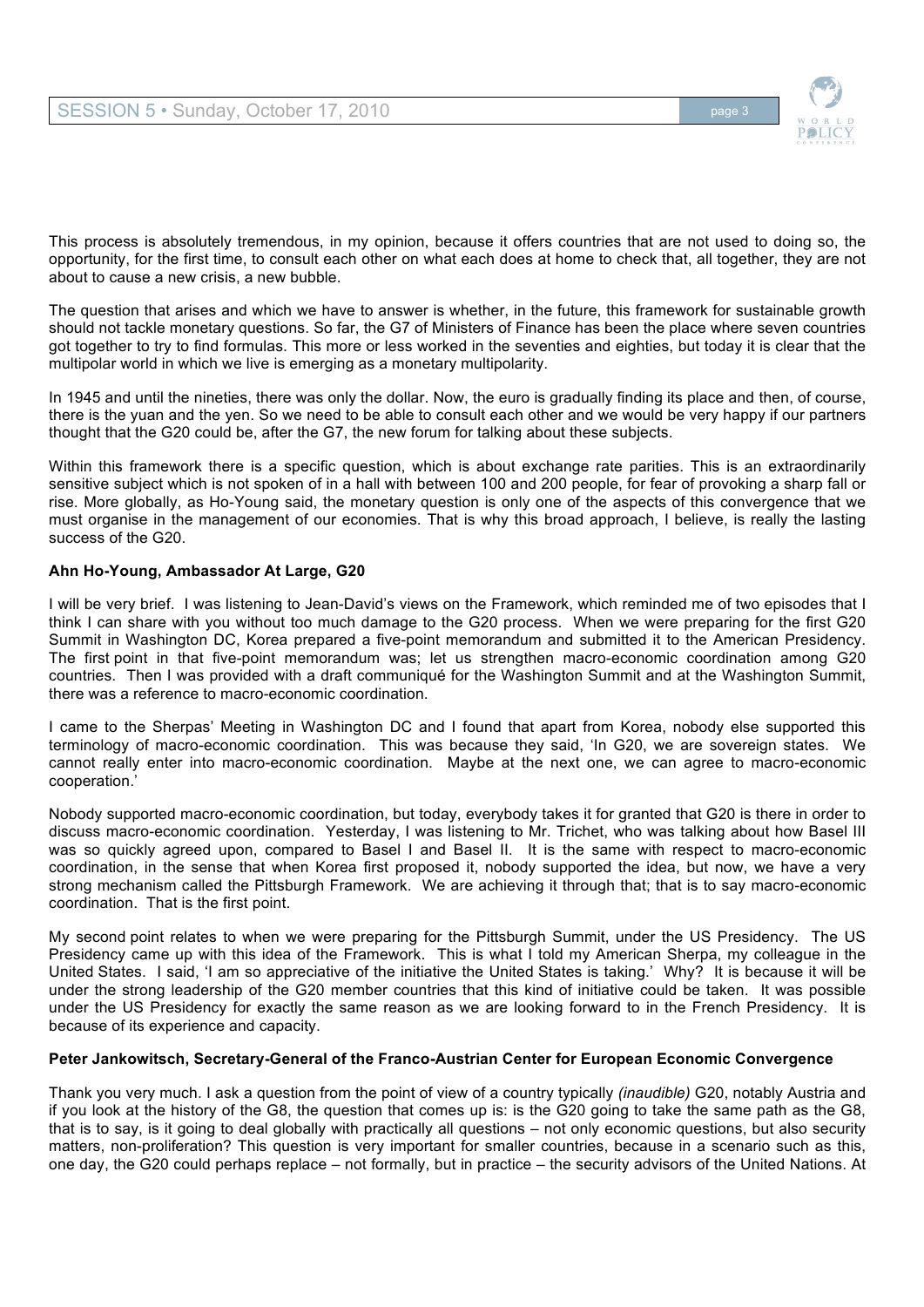

the United Nations Security Council, one can be elected, but at the G20 one cannot be elected. So this question is very important for a large number of countries. It was, moreover, asked yesterday by Morocco.

The second question is: which channel does the G20 envisage using to put its proposals, its decisions into practice? At a given moment, the G8 had the habit of using the OECD as a forum for putting its decisions into practice. But what channel is there for the G20 in this regard?

## **Jean-David Levitte, Diplomatic Advisor and Sherpa to President Nicolas Sarkozy**

I did not want to talk about the G8. We also have the presidency of the G8 in 2011. The question came up as to whether the G8 should be kept or not. There was unanimity for saying: "Let's keep it and we'll see what that's going to produce". What struck me about the G8 in Muskoka was that, in fact, there are subjects that are easily dealt with in the G8 because they are shared by us. We are all faced – in France, we have pension reform, for example – with subjects more typical of the G8 than the G20. Thus, we see that there is a distribution of roles that can be made. It is true that the G8 deals more and more with global questions of shared interest, but also political subjects such as Iran, Afghanistan and Pakistan, quite simply because its composition favours this kind of discussion.

Secondly, regarding the G20 – although Ho-Young may say otherwise – we think that it should not be enlarged. Moreover, in Pittsburgh, we decided that it was the most important forum for economic and financial questions. Well, everything is in the definition of the words "economic" *and* "financial". In the economy, with Korea, we readily included questions about development. But there again, a question arises: why does the G8 give 80% of aid for the development of the world. The African countries, which have had a partnership with the G8 for many years now, want to keep this link and we agree with them. That does not prevent the G20 from dealing with questions of development in the broad sense, setting the rules of play, codes of good conduct. So I believe that there is a place for a proper distribution of roles.

Finally, on the question of channels of implementation. Of course we are going to rely on a large number of organisations, beginning with the Monetary Fund: that is already a fact; the World Bank: that is already a fact. The OECD gives us reports, but there are all the other organisations. In that respect, when the time comes we are going to propose to our partners in the G20, perhaps, that a secretariat should be set up with around twenty members, because it is true that the task is huge. It would be good to have around twenty specialists who could, in a flexible way, provide monitoring, consistency and dialogue with the organisations most concerned.

I believe that it is very important, finally, to consult with the United Nations. Furthermore, from the 16<sup>th</sup> of November, i.e. four days after the end of the summit in Seoul, we are going – I don't know who will go for Korea, but I will go for France – to speak before the General Assembly of the United Nations, to answer all questions put by the 172 member states that are not in Seoul, but that want to feel involved in the work done by the G20 and want to get their messages across.

## **Ahn Ho-Young, Ambassador At Large, G20**

With regard to the relations between G8 and G20, I have to tell you this. I was in Washington DC in November 2008 and on the first day of the G20 Summit, I was looking at the front page of the *Washington Post*. It is a local and metropolitan newspaper. It said that in this town, we are seeing history in the making. This is what I read in the front page of the *Washington Post*. It said that G20, given the buzz that we are observing in this town, is going to replace G8. I read it. I have to tell you this, Jim. I agree with almost anything I read in the *Washington Post*. However that day, I said to myself, 'Maybe this is not going to happen.'

Why? It is because G8 has several decades of history, several decades of experience and that does not go too easily. Several weeks back, we had the pleasure of hosting Lionel Jospin, one of the *ancien* Prime Ministers of France, in my country. We were sitting in a meeting and a lot of people were talking about this. They said that G20 is emerging; it is going to replace G8 one of these days etc. Then Lionel Jospin, as *ancien premier minister of the France*, said that one thing you have to remember is this. The international community finds it very difficult to agree upon new